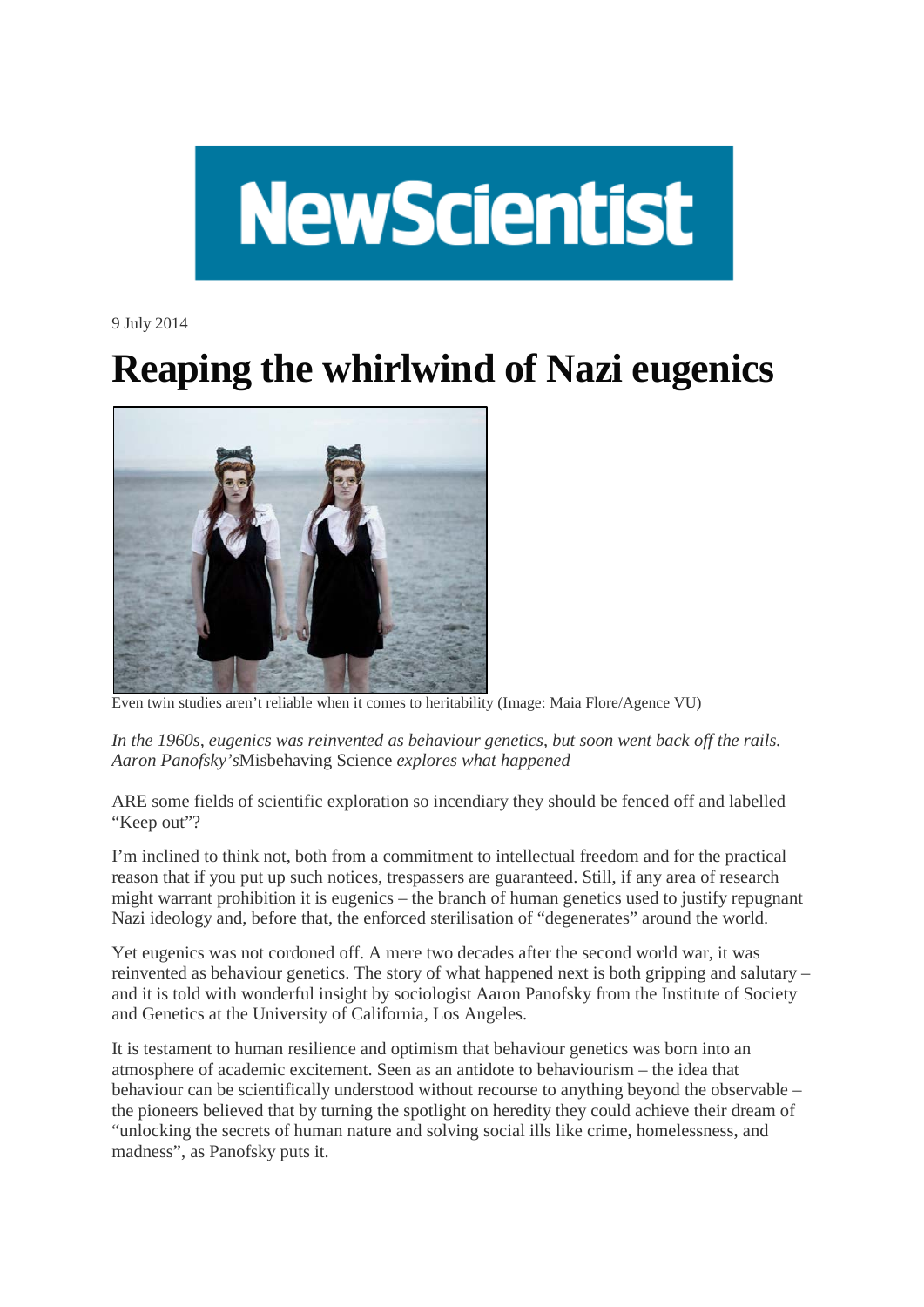What's more, they were convinced they could do this without reviving the menacing spectre of eugenics, or its diabolical cousins, racism, social Darwinism and biological determinism. One volume of essays establishing the field reads: "The concept of race is likely to remain of small general interest for behavioral science [because research in this area is] procedurally difficult, politically dangerous, and personally repugnant." Behaviour geneticists were determined their discoveries would not be misused for social or political ends. As Theodosius Dobzhansky, a hugely respected population geneticist and founder of the field, often said: "Differences aren't deficits."

## **"Research into race is procedurally difficult, politically dangerous, and personally repugnant"**

In hindsight it seems naive. But with an emphasis on academic inclusion and a remit to think broadly and creatively, the discipline flourished. This golden age lasted just a decade. Then came the fall.

In 1969, psychologist Arthur Jensen at the University of California, Berkeley, published an infamous article: "How much can we boost IQ and scholastic achievement?" It drew heavily on behaviour genetics to argue that the IQ gap between black and white populations had genetic causes and, as a result, educators could do little to reduce it. Commentators were up in arms. Panofsky describes it as "perhaps the most widely covered academic controversy ever". And it was the public reaction, as much as Jensen's preposterous assertions, that changed the course of behaviour genetics.

With the entire discipline under attack, the field fragmented, and those who were left closed ranks. This had disastrous knock-on effects. "It became difficult for behavior geneticists to distinguish constructive criticism from destructive attacks, and this made them less willing to engage each other critically," writes Panofksy.

The founding principles of social responsibility suffered, usurped by a responsibility to the discipline itself and to scientific freedom. And controversy bred controversy as the prospect of achieving notoriety attracted new talent. In short, the field became weak and poorly integrated, with low status, limited funding, and publicity the main currency of academic reward. This, according to Panofsky, is why it is afflicted with "persistent, ungovernable controversy" – his definition of "misbehaving science".

It all seemed inevitable. Sooner or later, behaviour genetics would come up with something contentious – a gene "linked to" aggression or homosexuality, to name two examples that came later – a media frenzy would ensue, and the scientists would fight their corner. Misbehaviour was in its nature.

But, after Jensen, behaviour genetics changed in another way, which was more unexpected and, to my mind, more unforgivable. Panofsky recounts how, as the bunker mentality set in and some practitioners defected, channels of enquiry narrowed until research came to focus almost exclusively on the slippery concept of heritability.

Take a population of, say, tomato plants, and a trait, say, height. That trait will vary among members of the population, and the proportion of variance due to genes, rather than environment, is the heritability.

Behaviour geneticists came to see finding high heritability as a justification for their work. But heredity changes depending on the environment. Grow those tomatoes in a regulated greenhouse and almost all the difference in their height will be thanks to their genes; grow them on a sloping, partly shaded field and the effect of heritability is lower.